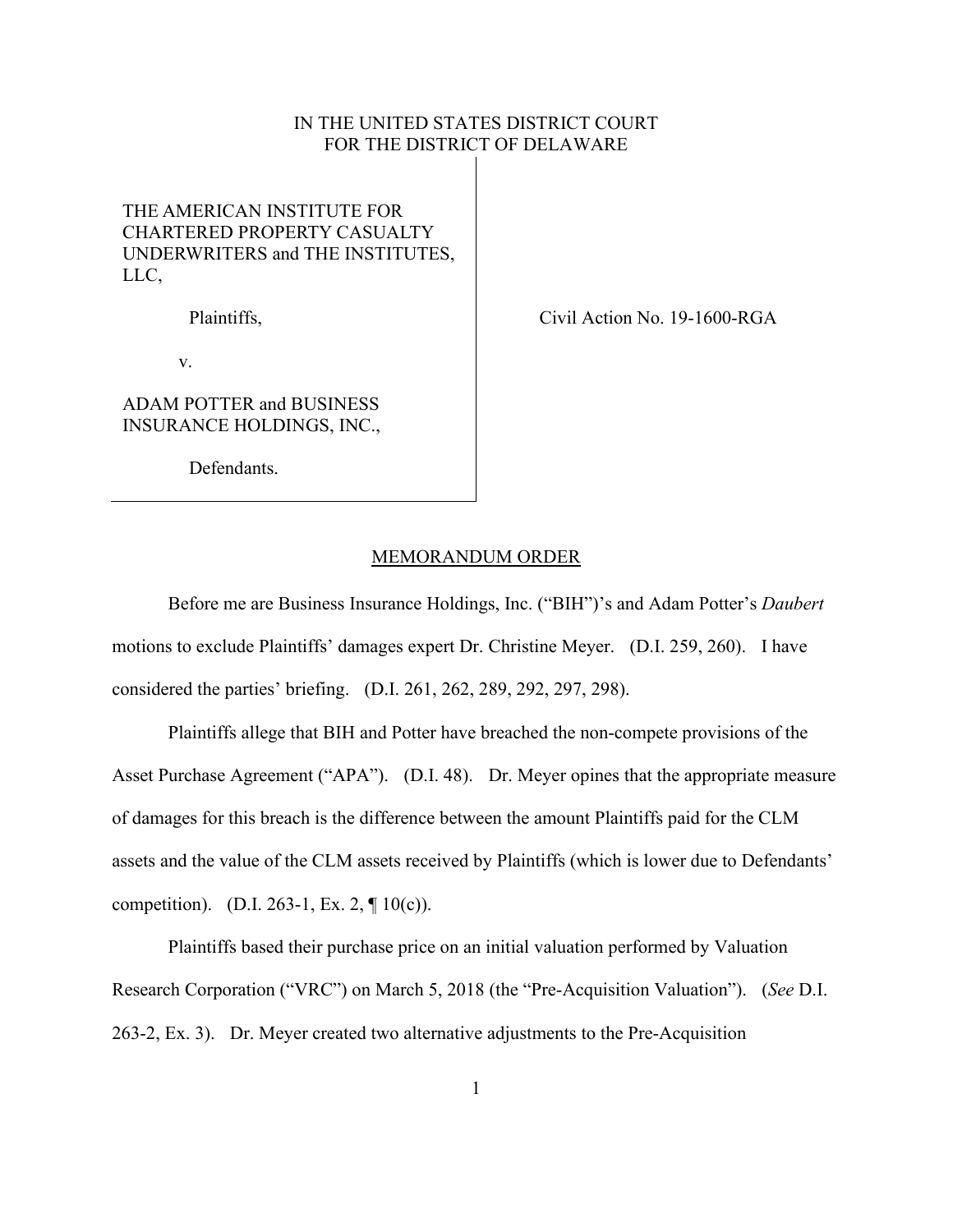Valuation— the "Theoretical Adjustment" and the "Actual Revenue Adjustment"—to estimate the value Plaintiffs would have expected to receive assuming competition from Defendants. (D.I. 263-1, Ex. 2, ¶¶ 55–59). To calculate the damages, Dr. Meyer subtracted the value of the CLM assets estimated using these adjustments from the present value of the purchase price as of June 1, 2018. *(Id.*, 163). She concluded that Plaintiffs' damages are "at least \$3.5 to \$5.2 million, and as high as \$6.7 to \$8.0 million." (*Id.*).

In conducting her analysis, Dr. Meyer assumed, "The valuation in the Pre-Acquisition Valuation Report was conducted under the assumption that Defendants would not compete with CLM after the acquisition of the CLM Assets" by Plaintiffs. (*Id.*, ¶ 42). BIH and Potter argue that there is no factual support for this assumption. (D.I. 261 at 8–9; D.I. 262 at 14–15). Plaintiffs respond by pointing to evidence supporting Dr. Meyer's assumption. (D.I. 292 at 11– 12; *see also* D.I. 263-1, Ex. 1, at 89:5–90:5; 242:1–9). Thus, I reject this "failure of proof" argument.<sup>[1](#page-1-0)</sup> BIH and Potter can cross-examine Dr. Meyer about the basis for her assumption.

BIH also argues that Dr. Meyer's "Theoretical Adjustment" model is not supported by the facts of this case. (D.I. 262 at 15–17). For her "Theoretical Adjustment," Dr. Meyer uses the Cournot model to assume that Defendants' competition with Plaintiffs would result in a 50% reduction in Plaintiffs' market share. (D.I. 263-1, Ex. 2, ¶ 57). The text Dr. Meyer relies on states that one of the "rules/assumptions" of the Cournot model is that the "[p]roducts are homogeneous." (D.I. 263-5, Ex. 6, at 233). BIH argues that Plaintiffs and Defendants do not offer homogeneous products and thus the requirements of the model are not met. (D.I. 262 at

<span id="page-1-0"></span> $<sup>1</sup>$  Potter's argument that Dr. Meyer improperly assumes that the Pre-Acquisition Valuation</sup> attributed value to the non-compete covenant (D.I. 261 at 10–12) is rejected on the same basis.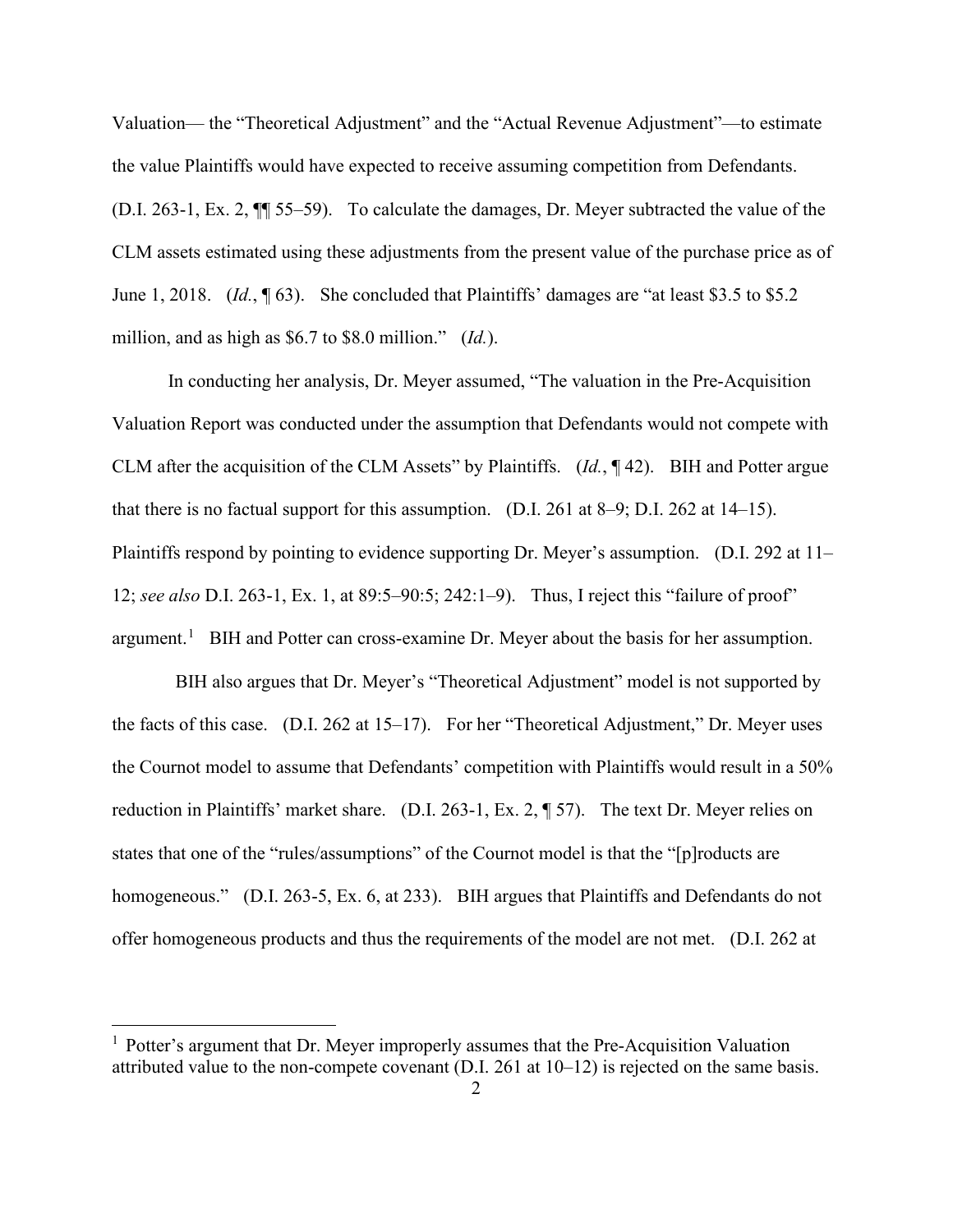15–17). Dr. Meyer opines that the products offered by CLM and Defendants would be "substantively similar" given Potter's intimate knowledge of CLM and the relevant industry. (D.I. 263-6, Ex. 7, ¶ 38). Dr. Meyer testified that although the "products" in this case are not "completely homogeneous," the Cournot model can be expanded to account for the types of similarities here. (D.I. 263-1, Ex. 1, at 274:6–277:9). Defendants can cross-examine Dr. Meyer or present contrary evidence to challenge these opinions. Thus, I decline to exclude Dr. Meyer's testimony regarding the "Theoretical Adjustment."<sup>[2](#page-2-0)</sup>

BIH also argues that Dr. Meyer's "Actual Revenue Adjustment" model is not supported by the facts of this case. (D.I. 262 at 17–18). For this adjustment, Dr. Meyer estimated the rate at which CLM's revenue would decrease over the five-year non-compete period due to competition from Defendants. (D.I. 263-1, Ex. 2, ¶ 59). To do this, Dr. Meyer took the difference between CLM's actual revenue in 2019 and the 2019 projected revenue used in the Pre-Acquisition Valuation. (*Id.*). Using this "diminution" of revenue, she calculated an annual diminution rate of 9.4% due to competition from Defendants. (*Id.*; *see also id.* at Ex. 13). She then recalculated the Pre-Acquisition Valuation under the assumption that CLM's revenues would drop 9.4% per year for five years. (*Id.*, ¶¶ 59, 63).

Instead of comparing CLM's actual revenue numbers from 2018 to 2019, for example, Dr. Meyer assumes that the \$1.1 million difference between the 2019 projected and actual

<span id="page-2-0"></span> $<sup>2</sup>$  BIH also argues that Dr. Meyer's "Theoretical Adjustment" is not based on reliable principles</sup> and methods because the simple Cournot model is not the appropriate model for analyzing damages in this case. (D.I. 262 at 19–20). Plaintiffs respond by citing various texts and cases accepting the Cournot model as a way to evaluate competition between firms. (D.I. 292 at 15– 19). I therefore decline to exclude Dr. Meyer's analysis on this basis. Any limitations to the applicability of the Cournot model to the particular facts of this case can be explored on crossexamination.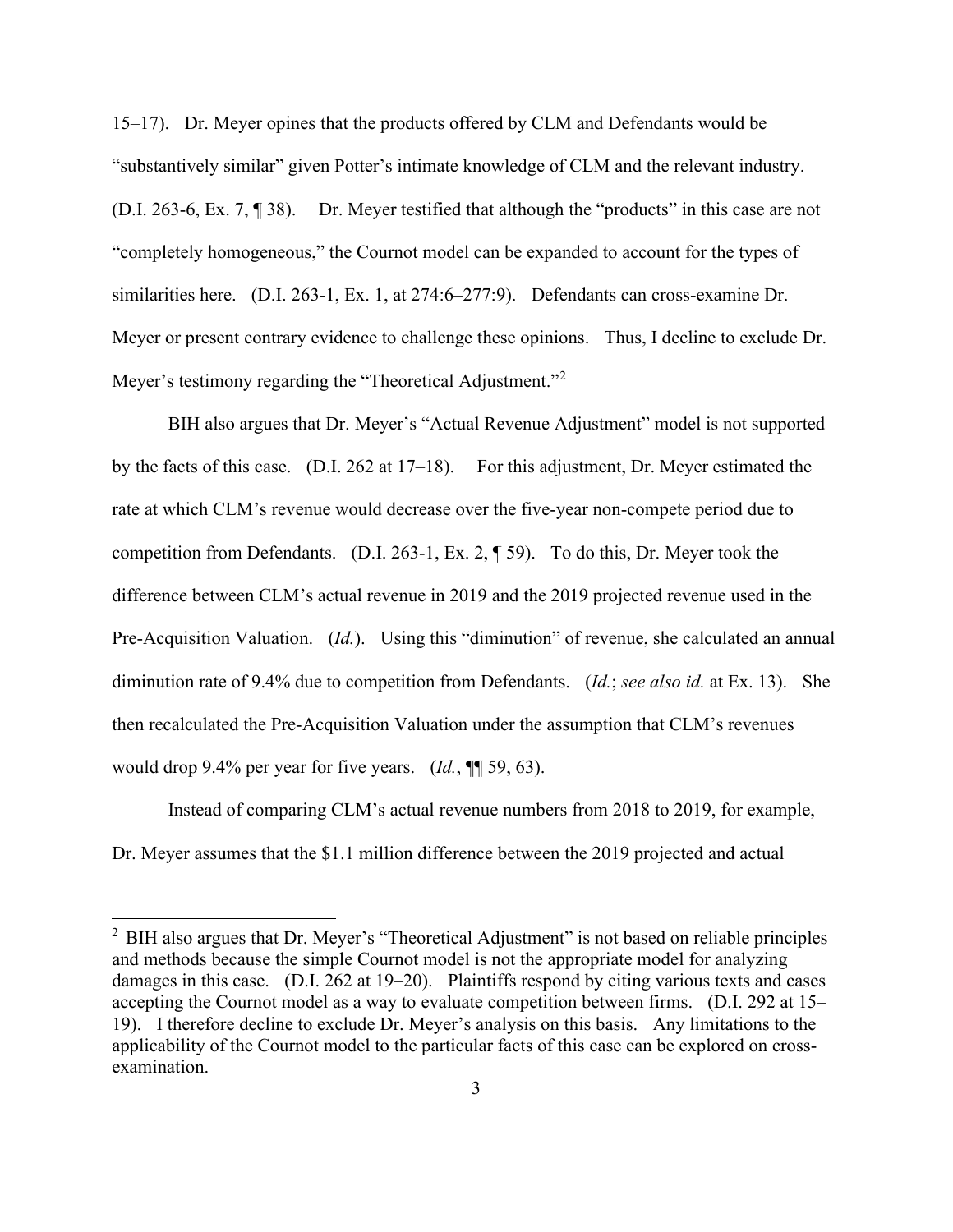revenues is solely a result of Defendants' competition. This assumption is entirely unreliable. It fails to account for the possibility of a faulty projection or the several other reasons why a business's actual revenue might be 10% lower than projected. Thus, I will tentatively exclude Dr. Meyer's "Actual Revenue Adjustment" because her methodology is not sound. If Plaintiffs would like me to reconsider, they may bring Dr. Meyer to the pre-trial conference on May 27, 2022, and she may present her methodology and undergo cross-examination on it. Plaintiffs should advise by May 20, whether they want to pursue this theory, and will be presenting Dr. Meyer on May  $27<sup>th</sup>$ .

Finally, Potter argues that Dr. Meyer applies an improper methodology because the proper measure of damages for breach of a restrictive covenant is lost profits, not benefit of the bargain damages. (D.I. 261 at 15–16). Potter does not cite any cases that support this proposition.<sup>[3](#page-3-0)</sup> Instead, Delaware courts clearly recognize benefit of the bargain damages for breach of contract claims. *See Genencor Int'l, Inc. v. Novo Nordisk A/S*, 766 A.2d 8, 11 (Del. 2000) ("It is a basic principle of contract law that [the] remedy for a breach should seek to give the nonbreaching [] party the benefit of its bargain by putting that party in the position it would have been but for the breach."). I therefore reject this argument.<sup>[4](#page-3-1)</sup>

<span id="page-3-0"></span><sup>&</sup>lt;sup>3</sup> Potter cites cases in which the court awarded lost profits for breaches of non-compete covenants, but these cases do not say anything about the validity of benefit of the bargain damages. *See Concord Steel, Inc. v. Wilmington Steel Processing Co.*, 2009 WL 3161643, at \*15 (Del. Ch. Sept. 30, 2009), *aff'd*, 7 A.3d 486 (Del. 2010); *All Pro Maids, Inc. v. Layton*, 2004 WL 1878784, at \*10 (Del. Ch. Aug. 9, 2004), *aff'd*, 880 A.2d 1047 (Del. 2005).

<span id="page-3-1"></span><sup>4</sup> Potter separately argues that there is no evidence to show that CLM's underperformance was caused by Defendants' competition. (D.I. 261 at 13–14). Potter basically faults Dr. Meyer for not conducting a lost profits analysis. (*See id.*; D.I. 298 at 6). I reject this argument for the reasons stated above.